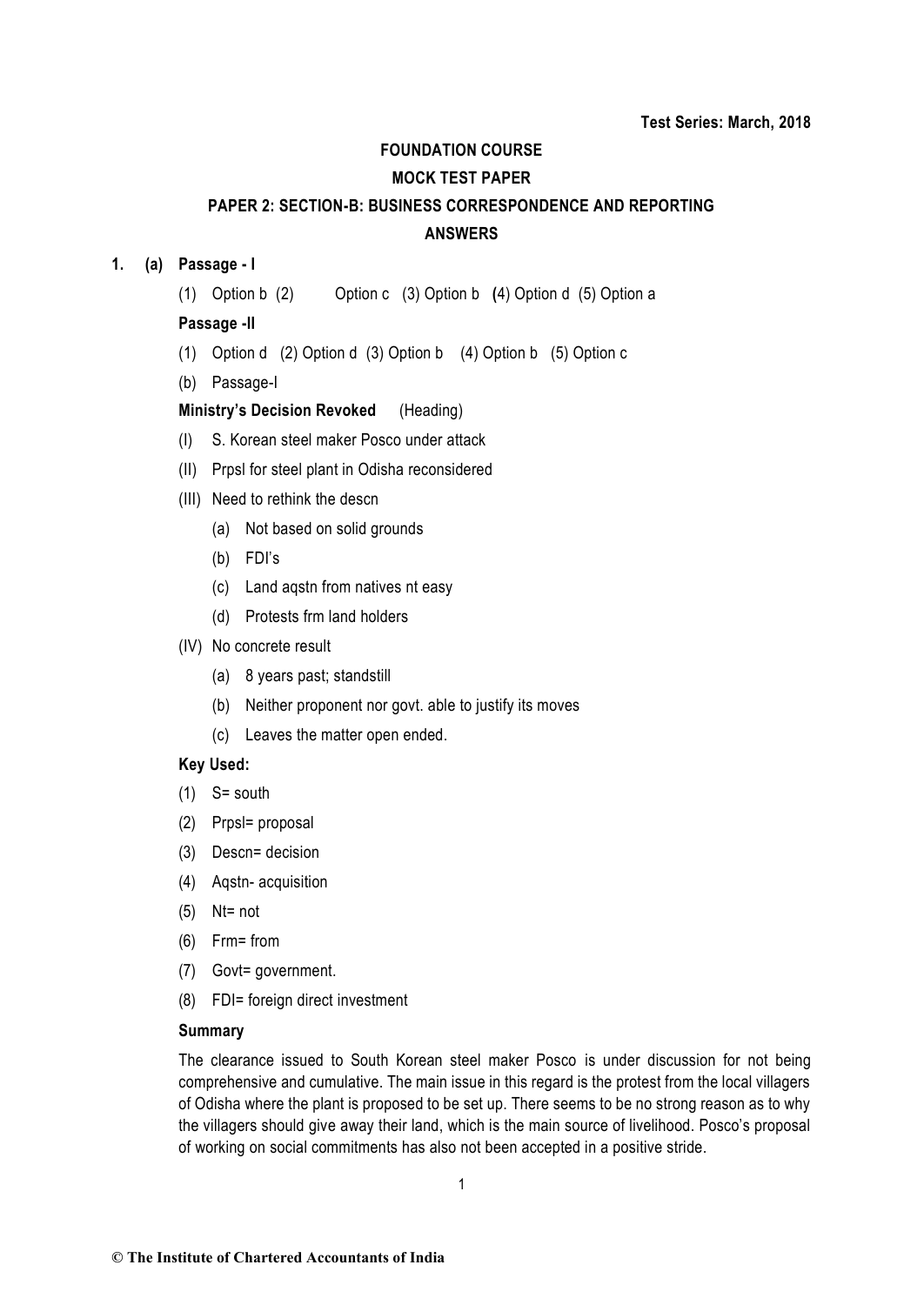## **(b) Passage –II**

Playing of National anthem in movie halls (Heading)

- (I) The Court's ordr wdrawn
- (II) Court mks it optional; cannt have a mandate on the issue
- (III) Consequences
	- (a) Gvrnmnt intervenes; calls for a ministerial discussion
	- (b) Proposes a hold on the court's judicial rule
	- (c) Suggest chngs in the Prevention of Insults and Natnl honour Act
- (IV) Justice Chadrachud suggests, no end to 'moral policing'
- (V) Cnseqncs
	- (a) Violence amngst ppl.
	- (b) Harassment of pub.
	- (c) Disrespect in the scty.

### **Key Used:**

- (1) Ordr= order
- (2) Wdrawn= withdrawn
- (3) Mks= makes
- (4) Cannt= cannot
- (5) Gvrnmnt= government
- (6) Chngs= changes
- (7) Natnl= national
- (8) Cnseqncs= consequences
- (9) Amngst= amongst
- (10) Ppl= people
- (11) Scty= society

### *Summary*

The Supreme Court's unfortunate order of playing the national anthem in movie halls before every screening has gained a lot of criticism. As a result, the order has been revoked with Justice D. Y Chandrachud, one of the judges of the bench citing that patriotism need not be shown at every step in life. The court's order had been received with a pinch of salt and had led to unpleasant happenings and disturbance among the public.

- **2. (a) Star Network**: has multiple channels of network in communication. This network allows a group communication and is useful especially where teamwork is involved. The members communicate and exchange information with each other freely, and without hindrance or hesitation. The usefulness of all networks depends on the structure and size of the company, and the manner of communication between the employees.
	- **(b)** (i) a
		- (ii) d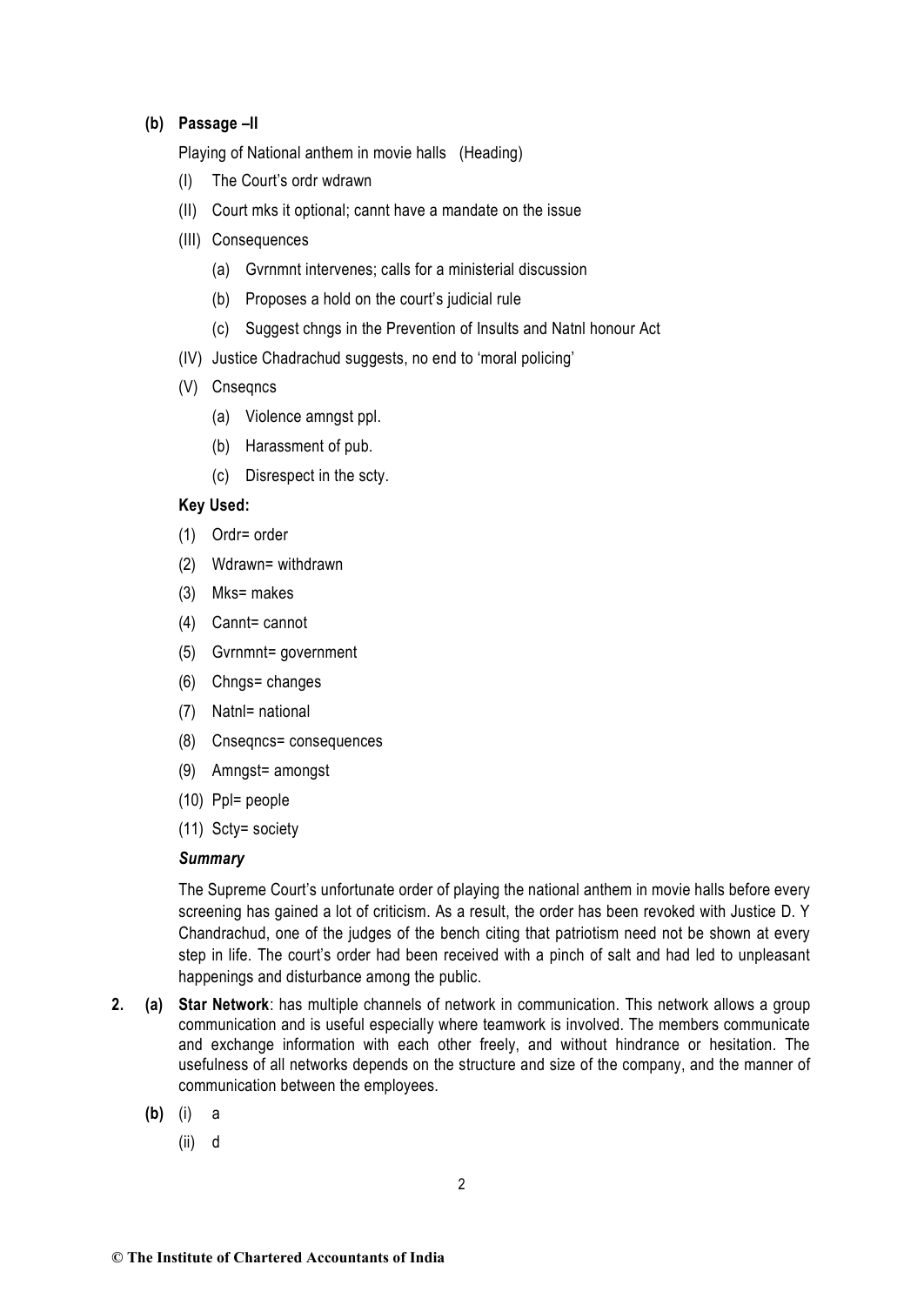- (iii) All books will be given to the orphans by Elizabeth.
- (iv) The master yelled at the servant to get lost and not show his face.

## **(c) Passage-I**

## **One Tax for all: GST**

Goods and Service Tax (GST) is a complete tax structure of an indirect form, levied on manufacturing and sale of goods and services. It aims to combine all taxes into one, thus reducing the burden of the consumer. GST unifies the market sector throughout the country with the aim to tax consumption and not production.

## **Passage-II**

## **South Korea in deep trouble**

South Korea having gained the status of a democracy is yet to settle issues like, corruption, political conflicts, lack of leadership and consensus and many more. The efforts made by the new leaders in the economic and social front have resulted in unexpected turns leading to more conflicts, distrust and erroneous policies. As a result, many loopholes have come into existence and hence made the civic organizations dominate the political institutions.

- **3. (a) Chain of Command**: The communication pattern that follows the chain of command from the senior to the junior is called the chain network. Communication starts at the top, like from a CEO, and works its way down to the different levels of employees. It involves a lot of organizational hierarchy.
	- **(b)** (i) b
		- (ii) a
		- (iii) Delicious desserts are prepared by my aunt.
		- (iv) Elders always say that if you work hard, you will succeed.
	- **(c)** Letter-1

XYZ Company

Chennai

Date: 10th Jan, 2018

Manager, Finance

Oil India Ltd

Chennai

Dear Sir/Ma'am

Sub: Enquiry for prices for bulk orders

This is regarding the requirement of oil, for our well known chips brand, Aunty Chips. We would like to enquire the rates for bulk order of refined oil, produced by your company.

We are an established brand in the FMCG sector, hence we feel the association would be mutually beneficial.

Kindly send the pricing details, also stating the mode of delivery.

Looking forward to your response.

Thanks and Regards,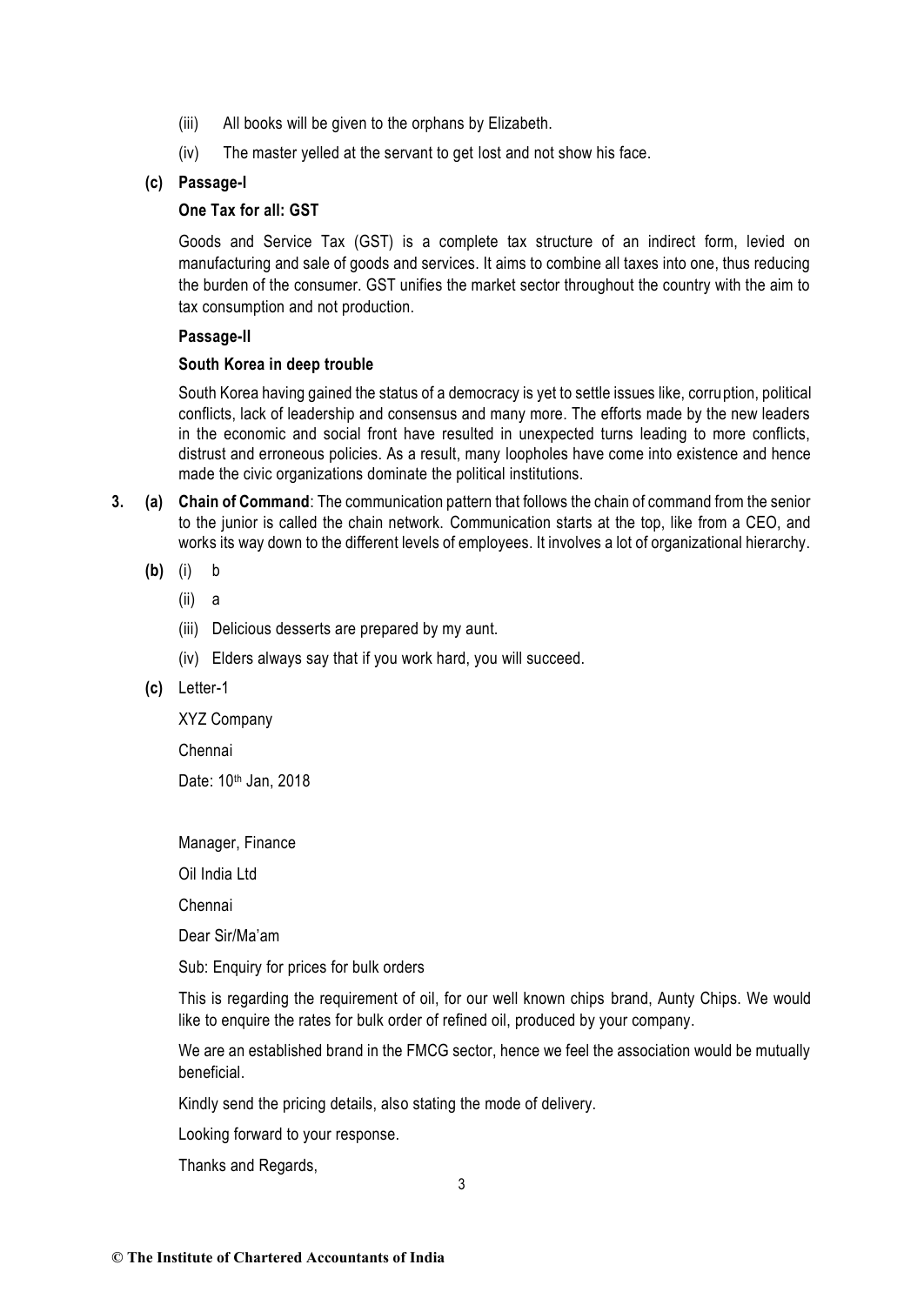Manager, Supply Chain Division XYZ company

## **Letter-II**

Manager Operations and Admin Net Solutions Mumbai 13th feb, 2018 Administration Head Food for you Solutions Mumbai

Dear Sir/Madam

Sub: Complaint against food quality

This with reference to the food supplied to our cafeteria by your company's kitchen. Unfortunately, for the past few weeks, we have observed a degradation in the quality of food items, especially rice, wheat flour and pulses.

A few of our employees complained of ill health after having consumed your food. I presume stale food is not being sent to us.

Kindly assure that the raw material you use is of high quality standards and is ISI approved.

I sincerely request you to look into this matter as it involves the health of people working for us, for which we are solely responsible.

Thanks and Regards,

Name

Manager, Ops and Admin

Net Solutions

## **4. (a) Barriers in communication:**

- Physical Barriers
- Cultural Barriers
- Language Barriers
- Technology Barriers
- Emotional Barriers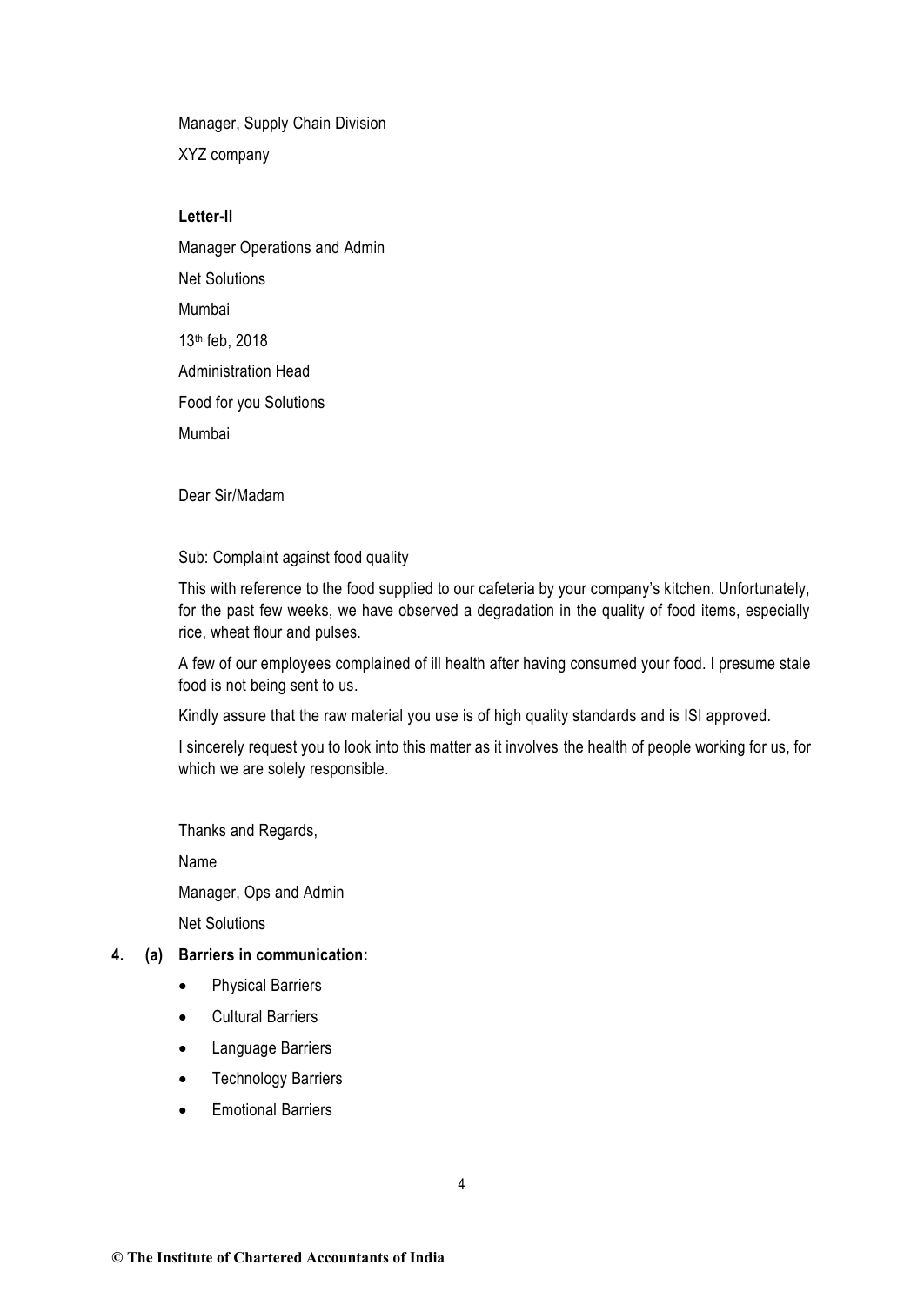**Technology Barriers**: Being a technology driven world, all communication is dependent on good and extensive use of technology. However, there might arise technical issues, like server crash, overload of information etc which lead to miscommunication or no communication at all.

**Language Barriers**: It's a cosmopolitan set up, where people of different nationalities move from their home to other countries for work. As a result, it is difficult to have a common language for communication. Hence, diversity gives rise to many languages and it acts as a barrier at times.

**(b)** (i) b

- (ii) May you be blessed by God with health and happiness.
- (iii) The Minister announced that their party would introduce GST from the next day.

## **(c) Article Writing**

Hints:

- Causes of health issues: a crisp list
- Office work
- Lifestyle
- Eating habits
- Growing economy
- Money splurge
- Effects: direct effects
- **Diseases**
- Physical health issues
- Strain on eyes
- Young deaths

Report Writing

Hints:

- Have a good heading
- Mention the time, date, venue
- Divide the report into three paragraphs:
- What/When/Where/ Who was invited
- Purpose of the event (learn about the cultural diversity)
- Describe the event in details (name of schools that participated, the dances and other cultural programmes performed, the food stalls, the game stalls)
- Enthusiasm in the student community
- Conclude with an optimistic view.
- **5. (a) Based on Communication channels, there are three kinds of categories:**
	- Verbal: Verbal communication involves the use of words and language in delivering the intended message
	- Non Verbal: Nonverbal communication is the process of communicating by sending and receiving wordless messages. These messages can aid verbal communication, convey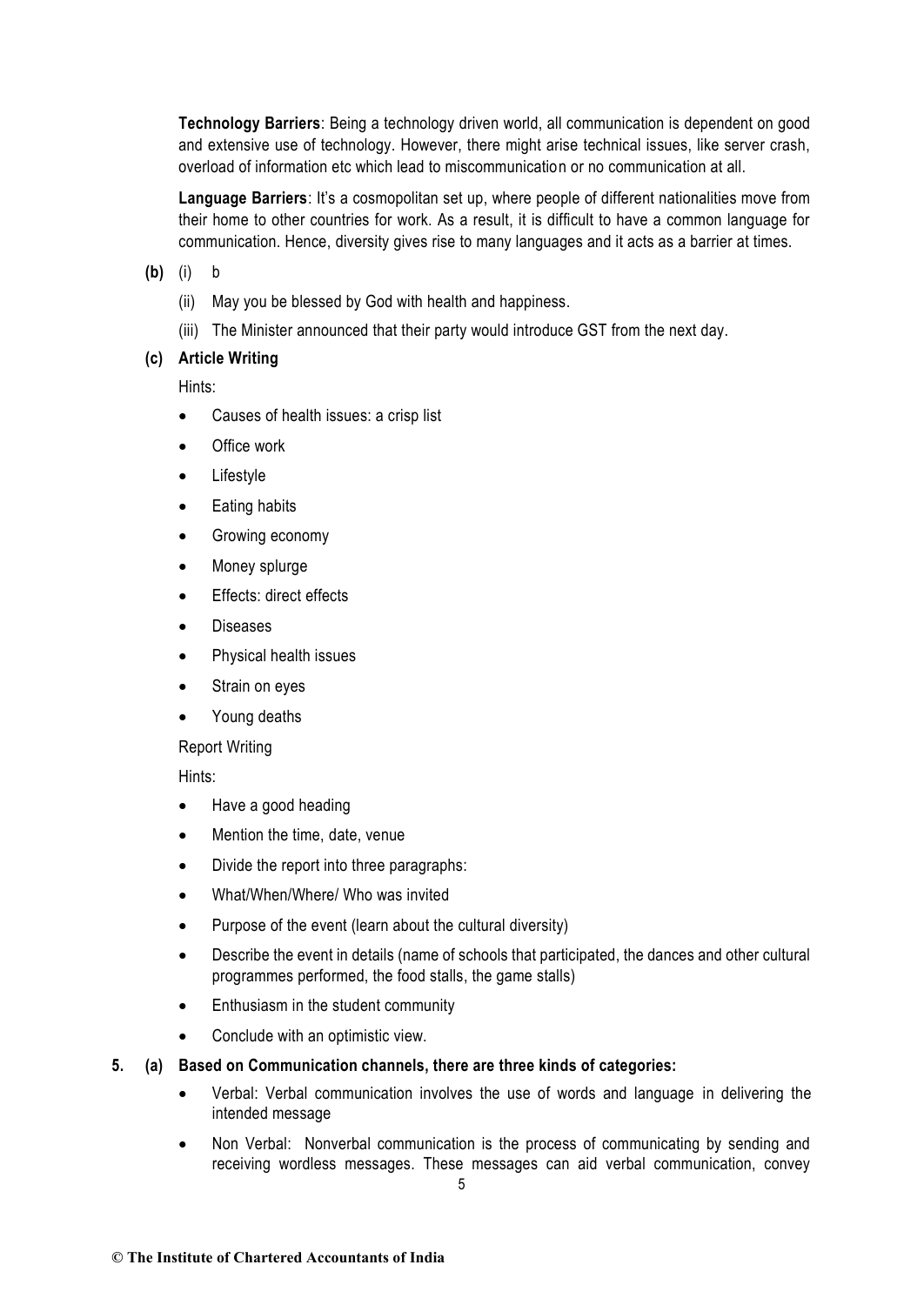thoughts and feelings contrary to the spoken words or express ideas and emotions on their own.

- Visual: Visual communication through visual aids such as signs, typography, drawing, graphic design, illustration, colour and other electronic resources usually reinforces written communication. Visuals like graphs, pie charts and other diagrammatic presentations convey clearly and concisely a great deal of information. They are an essential part of official presentations these days.
- **(b)** (i) b
	- (ii) d
	- (iii) The BCCI congratulated the U 19 cricket team for its World Cup win.

## **(c) Action Taken Report (ATR)**

As per the meeting held on  $12<sup>th</sup>$  Jan, 2018 at the Southern Region branch office of CP finance Ltd, following actions have been reported:

- The client had complied to clear the pending dues by 10th Jan, 2018.
- The client has asked for more time. Reason mentioned: losses incurred in business.
- On the basis of being an old client, with no such bad record, order passed to provide more time for payment.
- Expected payment till 31<sup>st</sup> January, 2018.

### Undersigned

*Director, Sales & Marketing*

*Director, Business*

#### **Chronological Resume**

Name

Address

Phone Number

Email

**OBJECTIVE**: To be associated with an organisation that will offer to me tremendous opportunities for growth in career and provide a challenging environment that will utilise my accounting skills and abilities to the maximum.

## **SUMMARY:**

- Have cleared IPCC, Group 1
- Have an years experience of working in an office
- Possess good management skills
- Can work under pressure situations
- Willingness to learn more is the driving factor.

### **EXPERIENCE:**

2017 to present day Junior Manager

Name the company, address